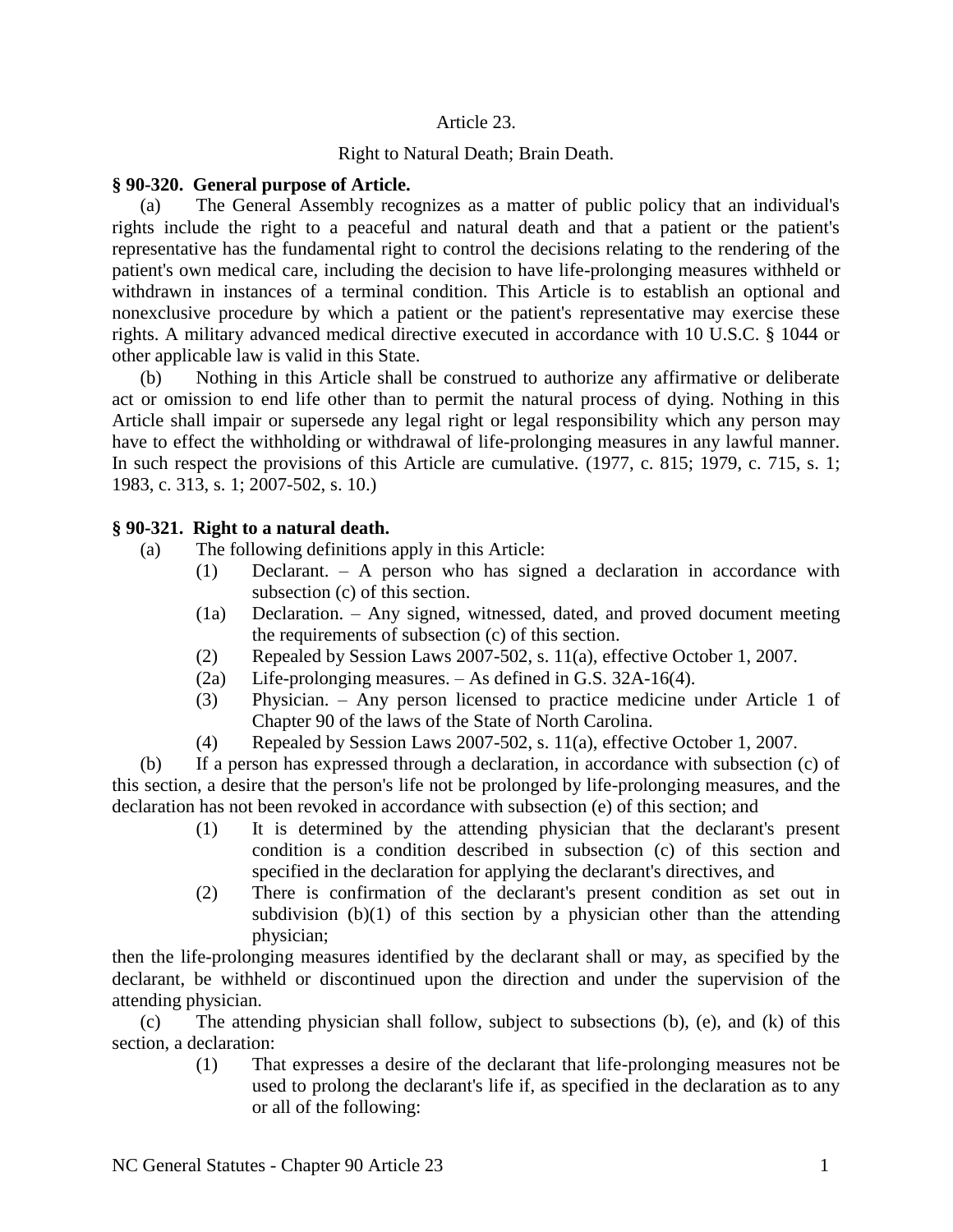- a. The declarant has an incurable or irreversible condition that will result in the declarant's death within a relatively short period of time; or
- b. The declarant becomes unconscious and, to a high degree of medical certainty, will never regain consciousness; or
- c. The declarant suffers from advanced dementia or any other condition resulting in the substantial loss of cognitive ability and that loss, to a high degree of medical certainty, is not reversible.
- (2) That states that the declarant is aware that the declaration authorizes a physician to withhold or discontinue the life-prolonging measures; and
- (3) That has been signed by the declarant in the presence of two witnesses who believe the declarant to be of sound mind and who state that they (i) are not related within the third degree to the declarant or to the declarant's spouse, (ii) do not know or have a reasonable expectation that they would be entitled to any portion of the estate of the declarant upon the declarant's death under any will of the declarant or codicil thereto then existing or under the Intestate Succession Act as it then provides, (iii) are not the attending physician, licensed health care providers who are paid employees of the attending physician, paid employees of a health facility in which the declarant is a patient, or paid employees of a nursing home or any adult care home in which the declarant resides, and (iv) do not have a claim against any portion of the estate of the declarant at the time of the declaration; and
- (4) That has been proved before a clerk or assistant clerk of superior court, or a notary public who certifies substantially as set out in subsection (d1) of this section. A notary who takes the acknowledgement may but is not required to be a paid employee of the attending physician, a paid employee of a health facility in which the declarant is a patient, or a paid employee of a nursing home or any adult care home in which the declarant resides.
- (d) Repealed by Session Laws 2007-502, s. 11(b), effective October 1, 2007.

(d1) The following form is specifically determined to meet the requirements of subsection (c) of this section:

# **ADVANCE DIRECTIVE FOR A NATURAL DEATH ("LIVING WILL")**

## **NOTE: YOU SHOULD USE THIS DOCUMENT TO GIVE YOUR HEALTH CARE PROVIDERS INSTRUCTIONS TO WITHHOLD OR WITHDRAW LIFE-PROLONGING MEASURES IN CERTAIN SITUATIONS. THERE IS NO LEGAL REQUIREMENT THAT ANYONE EXECUTE A LIVING WILL.**

*GENERAL INSTRUCTIONS: You can use this Advance Directive ("Living Will") form to give instructions for the future if you want your health care providers to withhold or withdraw life-prolonging measures in certain situations. You should talk to your doctor about what these terms mean. The Living Will states what choices you would have made for yourself if you were able to communicate. Talk to your family members, friends, and others you trust about your choices. Also, it is a good idea to talk with professionals such as your doctors, clergypersons, and lawyers before you complete and sign this Living Will.*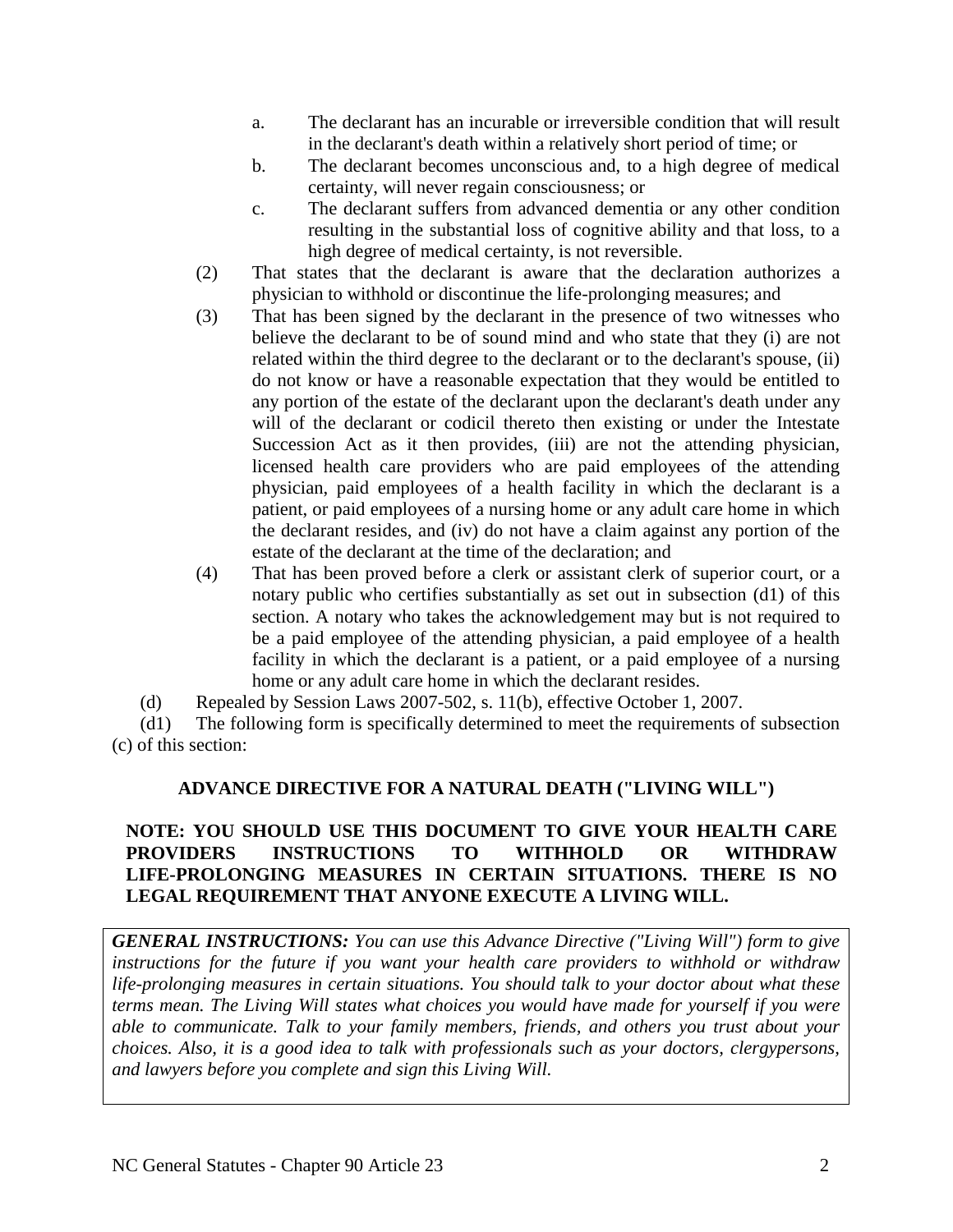*You do not have to use this form to give those instructions, but if you create your own Advance Directive you need to be very careful to ensure that it is consistent with North Carolina law.*

*This Living Will form is intended to be valid in any jurisdiction in which it is presented, but places outside North Carolina may impose requirements that this form does not meet.*

*If you want to use this form, you must complete it, sign it, and have your signature witnessed by two qualified witnesses and proved by a notary public. Follow the instructions about which choices you can initial very carefully. Do not sign this form until two witnesses and a notary public are present to watch you sign it. You then should consider giving a copy to your primary physician and/or a trusted relative, and should consider filing it with the Advanced Health Care Directive Registry maintained by the North Carolina Secretary of State:*  http://www.nclifelinks.org/ahcdr/

## **My Desire for a Natural Death**

I, \_\_\_\_\_\_\_\_\_\_\_\_\_\_\_\_\_\_\_\_, being of sound mind, desire that, as specified below, my life not be prolonged by life-prolonging measures:

### **1. When My Directives Apply**

My directions about prolonging my life shall apply *IF* my attending physician determines that I lack capacity to make or communicate health care decisions and:

## **NOTE: YOU MAY INITIAL ANY AND ALL OF THESE CHOICES.**

| ( <i>Initial</i> ) | I have an incurable or irreversible condition that will result<br>in my death within a relatively short period of time.<br>become unconscious and my health care providers<br>$\mathbf{I}$<br>determine that, to a high degree of medical certainty, I will<br>never regain my consciousness. |  |  |
|--------------------|-----------------------------------------------------------------------------------------------------------------------------------------------------------------------------------------------------------------------------------------------------------------------------------------------|--|--|
| (Initial)          |                                                                                                                                                                                                                                                                                               |  |  |
| (Initial)          | I suffer from advanced dementia or any other condition<br>which results in the substantial loss of my cognitive ability<br>and my health care providers determine that, to a high<br>degree of medical certainty, this loss is not reversible.                                                |  |  |

### **2. These are My Directives about Prolonging My Life:**

In those situations I have initialed in Section 1, I direct that my health care providers:

#### **NOTE: INITIAL ONLY IN ONE PLACE.**

may withhold or withdraw life-prolonging measures.

*(Initial)*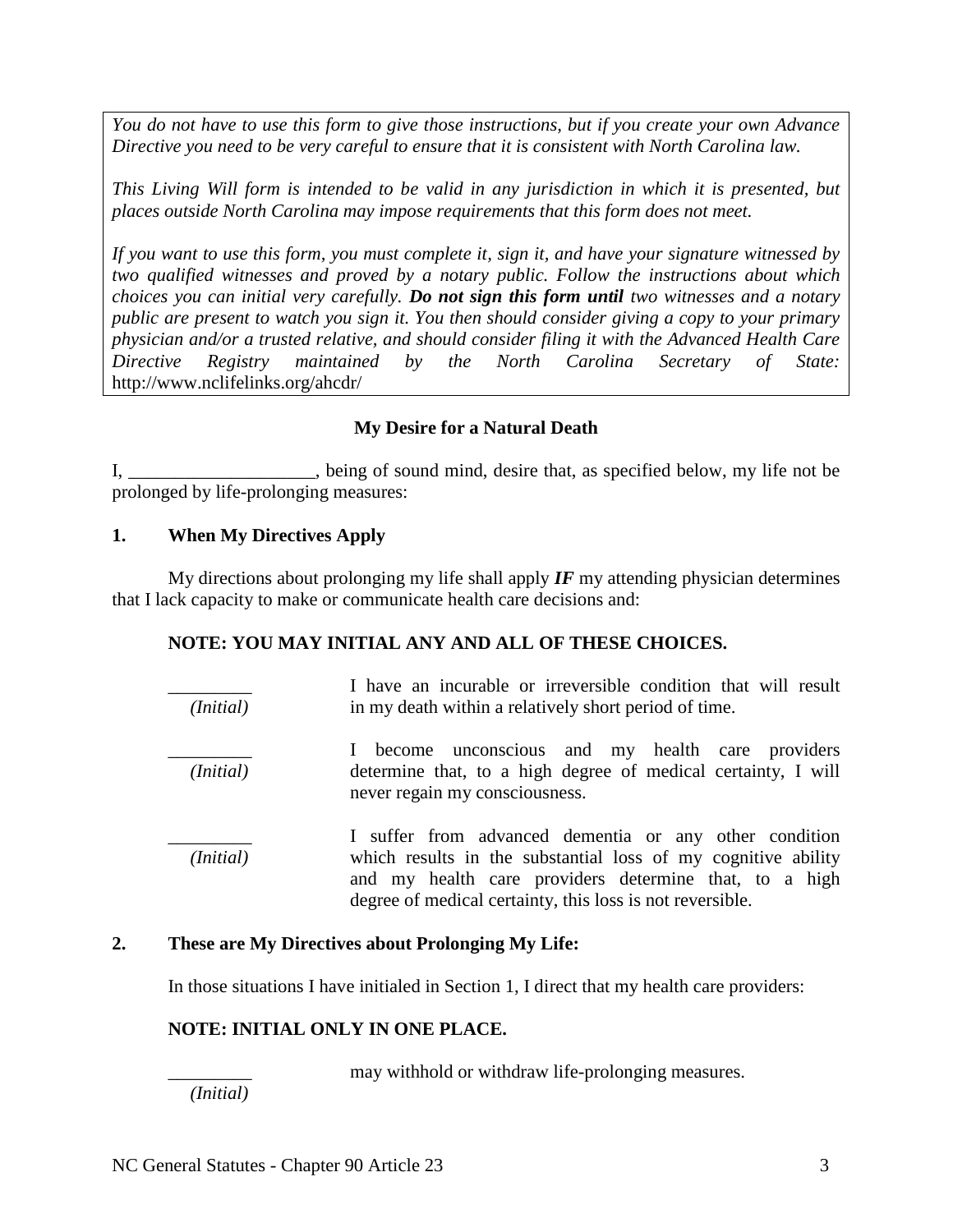shall withhold or withdraw life-prolonging measures.

*(Initial)*

### **3. Exceptions – "Artificial Nutrition or Hydration"**

# **NOTE: INITIAL ONLY IF YOU WANT TO MAKE EXCEPTIONS TO YOUR INSTRUCTIONS IN PARAGRAPH 2.**

EVEN THOUGH I do not want my life prolonged in those situations I have initialed in Section 1:

I *DO* want to receive BOTH artificial hydration AND *(Initial)* artificial nutrition (for example, through tubes) in those situations.

### **NOTE: DO NOT INITIAL THIS BLOCK IF ONE OF THE BLOCKS BELOW IS INITIALED.**

I *DO* want to receive ONLY artificial hydration (for *(Initial)* example, through tubes) in those situations.

### **NOTE: DO NOT INITIAL THE BLOCK ABOVE OR BELOW IF THIS BLOCK IS INITIALED.**

I *DO* want to receive ONLY artificial nutrition (for *(Initial)* example, through tubes) in those situations.

### **NOTE: DO NOT INITIAL EITHER OF THE TWO BLOCKS ABOVE IF THIS BLOCK IS INITIALED.**

#### **4. I Wish to be Made as Comfortable as Possible**

I direct that my health care providers take reasonable steps to keep me as clean, comfortable, and free of pain as possible so that my dignity is maintained, even though this care may hasten my death.

#### **5. I Understand my Advance Directive**

I am aware and understand that this document directs certain life-prolonging measures to be withheld or discontinued in accordance with my advance instructions.

#### **6. If I have an Available Health Care Agent**

If I have appointed a health care agent by executing a health care power of attorney or similar instrument, and that health care agent is acting and available and gives instructions that differ from this Advance Directive, then I direct that: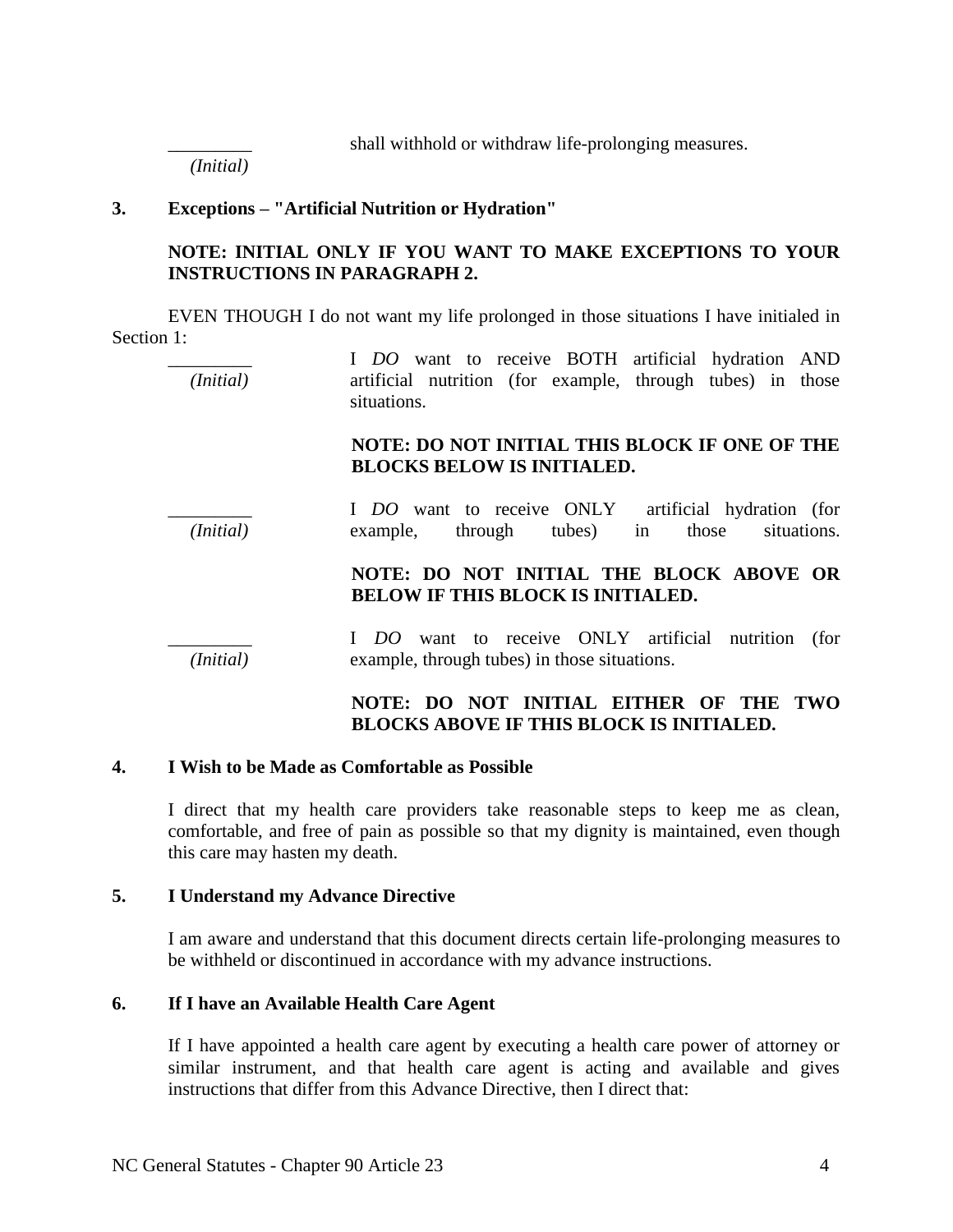Follow Advance Directive: This Advance Directive will *(Initial)* **override** instructions my health care agent gives about prolonging my life.

Follow Health Care Agent: My health care agent has *(Initial)* authority to **override** this Advance Directive.

## *NOTE:* **DO NOT INITIAL BOTH BLOCKS.** *IF YOU DO NOT INITIAL EITHER BOX, THEN YOUR HEALTH CARE PROVIDERS WILL FOLLOW THIS ADVANCE DIRECTIVE AND IGNORE THE INSTRUCTIONS OF YOUR HEALTH CARE AGENT ABOUT PROLONGING YOUR LIFE.*

### **7. My Health Care Providers May Rely on this Directive**

My health care providers shall not be liable to me or to my family, my estate, my heirs, or my personal representative for following the instructions I give in this instrument. Following my directions shall not be considered suicide, or the cause of my death, or malpractice or unprofessional conduct. If I have revoked this instrument but my health care providers do not know that I have done so, and they follow the instructions in this instrument in good faith, they shall be entitled to the same protections to which they would have been entitled if the instrument had not been revoked.

#### **8. I Want this Directive to be Effective Anywhere**

I intend that this Advance Directive be followed by any health care provider in any place.

#### **9. I have the Right to Revoke this Advance Directive**

I understand that at any time I may revoke this Advance Directive in a writing I sign or by communicating in any clear and consistent manner my intent to revoke it to my attending physician. I understand that if I revoke this instrument I should try to destroy all copies of it.

This the  $\_\_\_\_\_\_\$  day of  $\_\_\_\_\_\_\_\_\_\_\_\_\_\_\_\_\_\_\_\_$ 

\_\_\_\_\_\_\_\_\_\_\_\_\_\_\_\_\_\_\_\_\_\_\_\_\_\_\_\_\_\_\_\_\_\_\_ Print Name

I hereby state that the declarant, \_\_\_\_\_\_\_\_\_\_\_\_\_\_\_\_\_\_\_\_\_\_, being of sound mind, signed (or directed another to sign on declarant's behalf) the foregoing Advance Directive for a Natural Death in my presence, and that I am not related to the declarant by blood or marriage, and I would not be entitled to any portion of the estate of the declarant under any existing will or codicil of the declarant or as an heir under the Intestate Succession Act, if the declarant died on this date without a will. I also state that I am not the declarant's attending physician, nor a licensed health care provider who is (1) an employee of the declarant's attending physician, (2)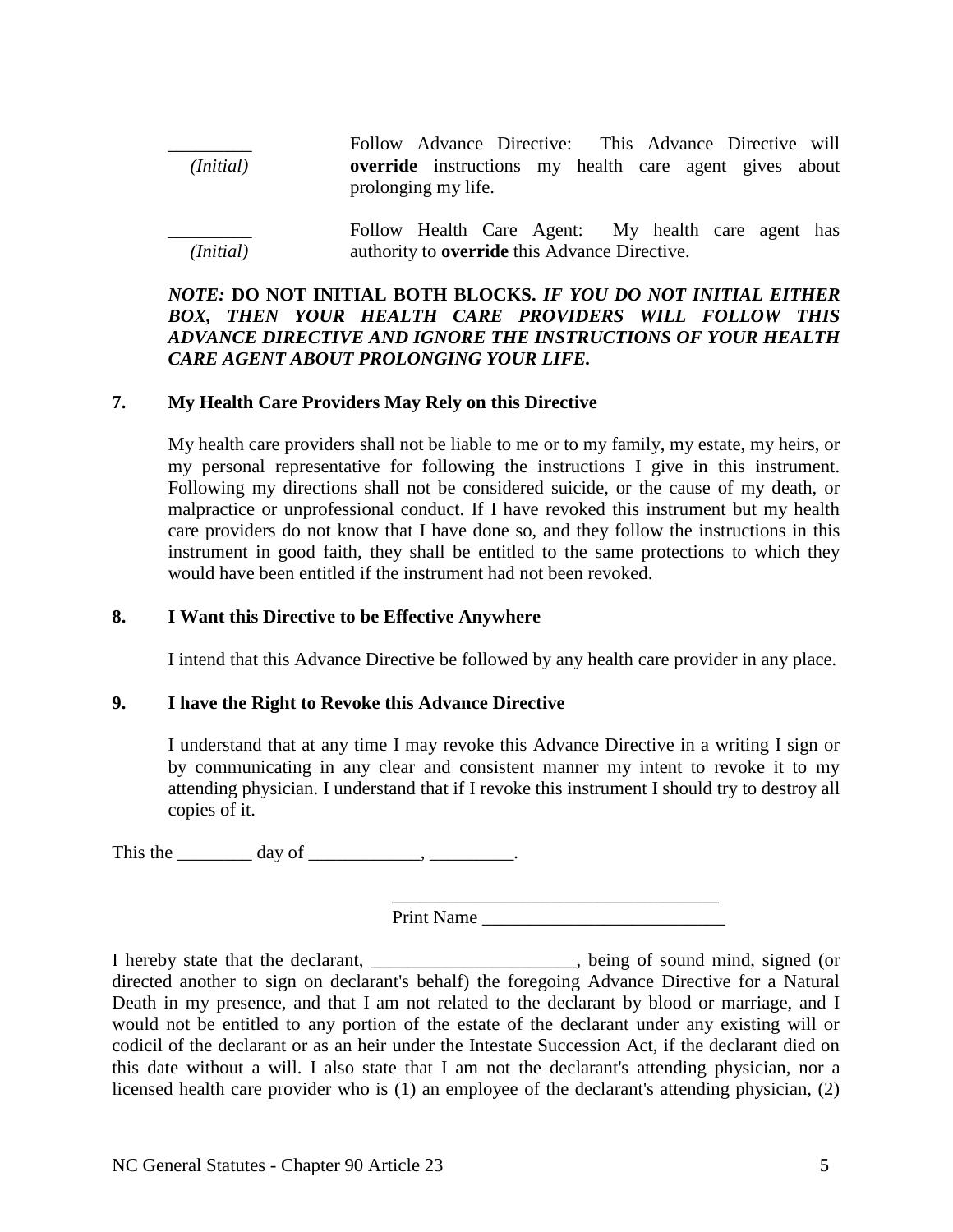nor an employee of the health facility in which the declarant is a patient, or (3) an employee of a nursing home or any adult care home where the declarant resides. I further state that I do not have any claim against the declarant or the estate of the declarant.

|                                                                                   |               | Witness: $\frac{1}{\sqrt{1-\frac{1}{2}}\sqrt{1-\frac{1}{2}}\sqrt{1-\frac{1}{2}}\sqrt{1-\frac{1}{2}}\sqrt{1-\frac{1}{2}}\sqrt{1-\frac{1}{2}}\sqrt{1-\frac{1}{2}}\sqrt{1-\frac{1}{2}}\sqrt{1-\frac{1}{2}}\sqrt{1-\frac{1}{2}}\sqrt{1-\frac{1}{2}}\sqrt{1-\frac{1}{2}}\sqrt{1-\frac{1}{2}}\sqrt{1-\frac{1}{2}}\sqrt{1-\frac{1}{2}}\sqrt{1-\frac{1}{2}}\sqrt{1-\frac{1}{2}}\sqrt{1-\frac{1}{2}}\sqrt{1-\frac{1$ |
|-----------------------------------------------------------------------------------|---------------|-------------------------------------------------------------------------------------------------------------------------------------------------------------------------------------------------------------------------------------------------------------------------------------------------------------------------------------------------------------------------------------------------------------|
|                                                                                   |               |                                                                                                                                                                                                                                                                                                                                                                                                             |
|                                                                                   | COUNTY, STATE |                                                                                                                                                                                                                                                                                                                                                                                                             |
| Sworn to (or affirmed) and subscribed before me this day by _____________________ |               |                                                                                                                                                                                                                                                                                                                                                                                                             |
|                                                                                   |               | (type/print name of declarant)                                                                                                                                                                                                                                                                                                                                                                              |
|                                                                                   |               | (type/print name of witness)                                                                                                                                                                                                                                                                                                                                                                                |
|                                                                                   |               | (type/print name of witness)                                                                                                                                                                                                                                                                                                                                                                                |
| (Official Seal)                                                                   |               | Signature of Notary Public                                                                                                                                                                                                                                                                                                                                                                                  |
|                                                                                   |               |                                                                                                                                                                                                                                                                                                                                                                                                             |
|                                                                                   |               | Notary Public<br>Printed or typed name                                                                                                                                                                                                                                                                                                                                                                      |
|                                                                                   |               | My commission expires:                                                                                                                                                                                                                                                                                                                                                                                      |

(e) A declaration may be revoked by the declarant, in writing or in any manner by which the declarant is able to communicate the declarant's intent to revoke in a clear and consistent manner, without regard to the declarant's mental or physical condition. A health care provider shall have no liability for acting in accordance with a revoked declaration unless the provider has actual notice of the revocation. A health care agent may not revoke a declaration unless the health care power of attorney explicitly authorizes that revocation; however, a health care agent may exercise any authority explicitly given to the health care agent in a declaration. A guardian of the person of the declarant or general guardian may not revoke a declaration.

(f) The execution and consummation of declarations made in accordance with subsection (c) shall not constitute suicide for any purpose.

(g) No person shall be required to sign a declaration in accordance with subsection (c) as a condition for becoming insured under any insurance contract or for receiving any medical treatment.

(h) The withholding or discontinuance of life prolonging measures in accordance with this section shall not be considered the cause of death for any civil or criminal purposes nor shall it be considered unprofessional conduct or a lack of professional competence. Any person, institution or facility against whom criminal or civil liability is asserted because of conduct in compliance with this section may interpose this section as a defense. The protections of this section extend to any valid declaration, including a document valid under subsection (l) of this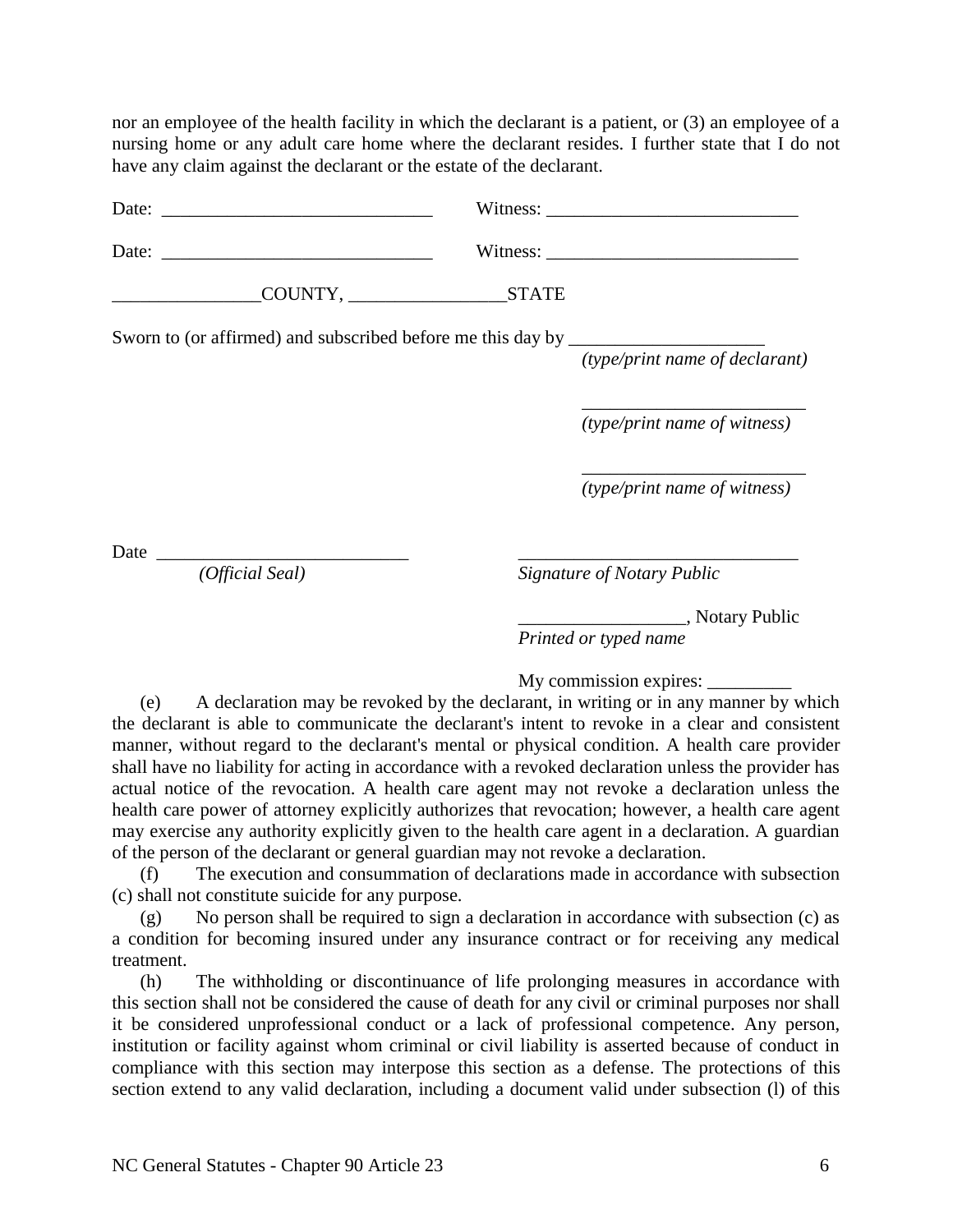section; these protections are not limited to declarations prepared in accordance with the statutory form provided in subsection (d1) of this section, or to declarations filed with the Advance Health Care Directive Registry maintained by the Secretary of State. A health care provider may rely in good faith on an oral or written statement by legal counsel that a document appears to meet the statutory requirements for a declaration.

(i) Use of the statutory form prescribed in subsection (d1) of this section is an optional and nonexclusive method for creating a declaration and does not affect the use of other forms of a declaration, including previous statutory forms.

(j) The form provided by this section may be combined with or incorporated into a health care power of attorney form meeting the requirements of Article 3 of Chapter 32A of the General Statutes; provided, however, that the resulting form shall be signed, witnessed, and proved in accordance with the provisions of this section.

(k) Notwithstanding subsection (c) of this section:

- (1) An attending physician may decline to honor a declaration that expresses a desire of the declarant that life-prolonging measures not be used if doing so would violate that physician's conscience or the conscience-based policy of the facility at which the declarant is being treated; provided, an attending physician who declines to honor a declaration on these grounds must not interfere, and must cooperate reasonably, with efforts to substitute an attending physician whose conscience would not be violated by honoring the declaration, or transfer the declarant to a facility that does not have policies in force that prohibit honoring the declaration.
- (2) An attending physician may decline to honor a declaration if after reasonable inquiry there are reasonable grounds to question the genuineness or validity of a declaration. The subsection imposes no duty on the attending physician to verify a declaration's genuineness or validity.

(l) Notwithstanding subsection (c) of this section, a declaration or similar document executed in a jurisdiction other than North Carolina shall be valid in this State if it appears to have been executed in accordance with the applicable requirements of that jurisdiction or this State. (1977, c. 815; 1979, c. 112, ss. 1-6; 1981, c. 848, ss. 1-3; 1991, c. 639, s. 3; 1993, c. 553, s. 28; 2001-455, s. 4; 2001-513, s. 30(b); 2007-502, ss. 11(a)-(e).)

## **§ 90-322. Procedures for natural death in the absence of a declaration.**

(a) If the attending physician determines, to a high degree of medical certainty, that a person lacks capacity to make or communicate health care decisions and the person will never regain that capacity, and:

- (1) Repealed by Session Laws 2007-502, s. 12, effective October 1, 2007.
- (1a) That the person:
	- a. Has an incurable or irreversible condition that will result in the person's death within a relatively short period of time; or
	- b. Is unconscious and, to a high degree of medical certainty, will never regain consciousness; and
- (2) There is confirmation of the person's present condition as set out above in this subsection, in writing by a physician other than the attending physician; and
- (3) A vital bodily function of the person could be restored or is being sustained by life-prolonging measures;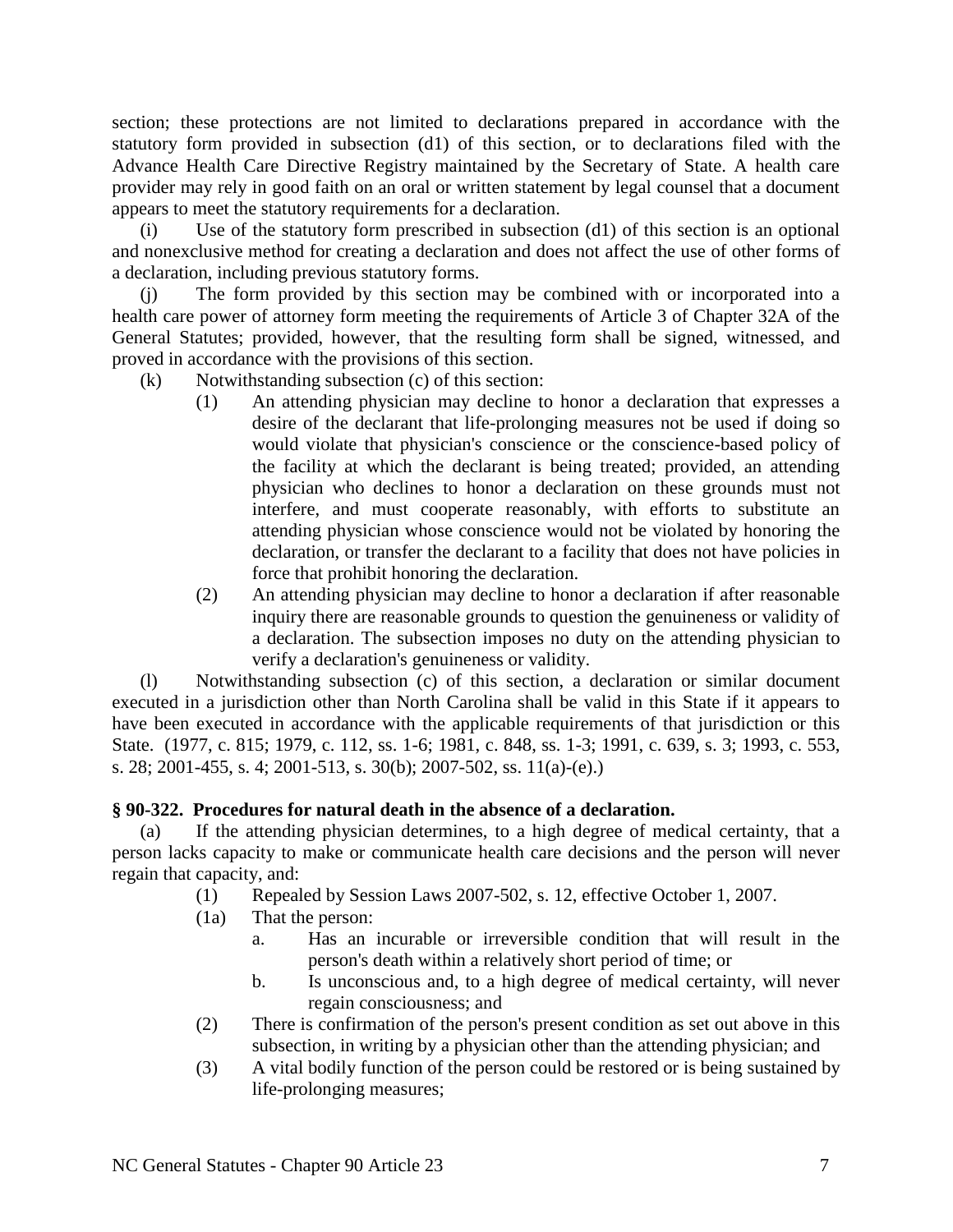(4) Repealed by Session Laws 2007-502, s. 12, effective October 1, 2007. then, life-prolonging measures may be withheld or discontinued in accordance with subsection (b) of this section.

(b) If a person's condition has been determined to meet the conditions set forth in subsection (a) of this section and no instrument has been executed as provided in G.S. 90-321, then life-prolonging measures may be withheld or discontinued upon the direction and under the supervision of the attending physician with the concurrence of the following persons, in the order indicated:

- (1) A guardian of the patient's person, or a general guardian with powers over the patient's person, appointed by a court of competent jurisdiction pursuant to Article 5 of Chapter 35A of the General Statutes; provided that, if the patient has a health care agent appointed pursuant to a valid health care power of attorney, the health care agent shall have the right to exercise the authority to the extent granted in the health care power of attorney and to the extent provided in G.S. 32A-19(b) unless the Clerk has suspended the authority of that health care agent in accordance with G.S. 35A-1208(a);
- (2) A health care agent appointed pursuant to a valid health care power of attorney, to the extent of the authority granted;
- (3) An attorney-in-fact, with powers to make health care decisions for the patient, appointed by the patient pursuant to Article 1 or Article 2 of Chapter 32A of the General Statutes, to the extent of the authority granted;
- (4) The patient's spouse;
- (5) A majority of the patient's reasonably available parents and children who are at least 18 years of age;
- (6) A majority of the patient's reasonably available siblings who are at least 18 years of age; or
- (7) An individual who has an established relationship with the patient, who is acting in good faith on behalf of the patient, and who can reliably convey the patient's wishes.

If none of the above is reasonably available then at the discretion of the attending physician the life-prolonging measures may be withheld or discontinued upon the direction and under the supervision of the attending physician.

(c) Repealed by Session Laws 1979, c. 715, s. 2.

(d) The withholding or discontinuance of such life-prolonging measures shall not be considered the cause of death for any civil or criminal purpose nor shall it be considered unprofessional conduct. Any person, institution or facility against whom criminal or civil liability is asserted because of conduct in compliance with this section may interpose this section as a defense. (1977, c. 815; 1979, c. 715, s. 2; 1981, c. 848, s. 5; 1983, c. 313, ss. 2-4; c. 768, s. 5.1; 1991, c. 639, s. 4; 1993, c. 553, s. 29; 2007-502, s. 12.)

#### **§ 90-323. Death; determination by physician.**

The determination that a person is dead shall be made by a physician licensed to practice medicine applying ordinary and accepted standards of medical practice. Brain death, defined as irreversible cessation of total brain function, may be used as a sole basis for the determination that a person has died, particularly when brain death occurs in the presence of artificially maintained respiratory and circulatory functions. This specific recognition of brain death as a